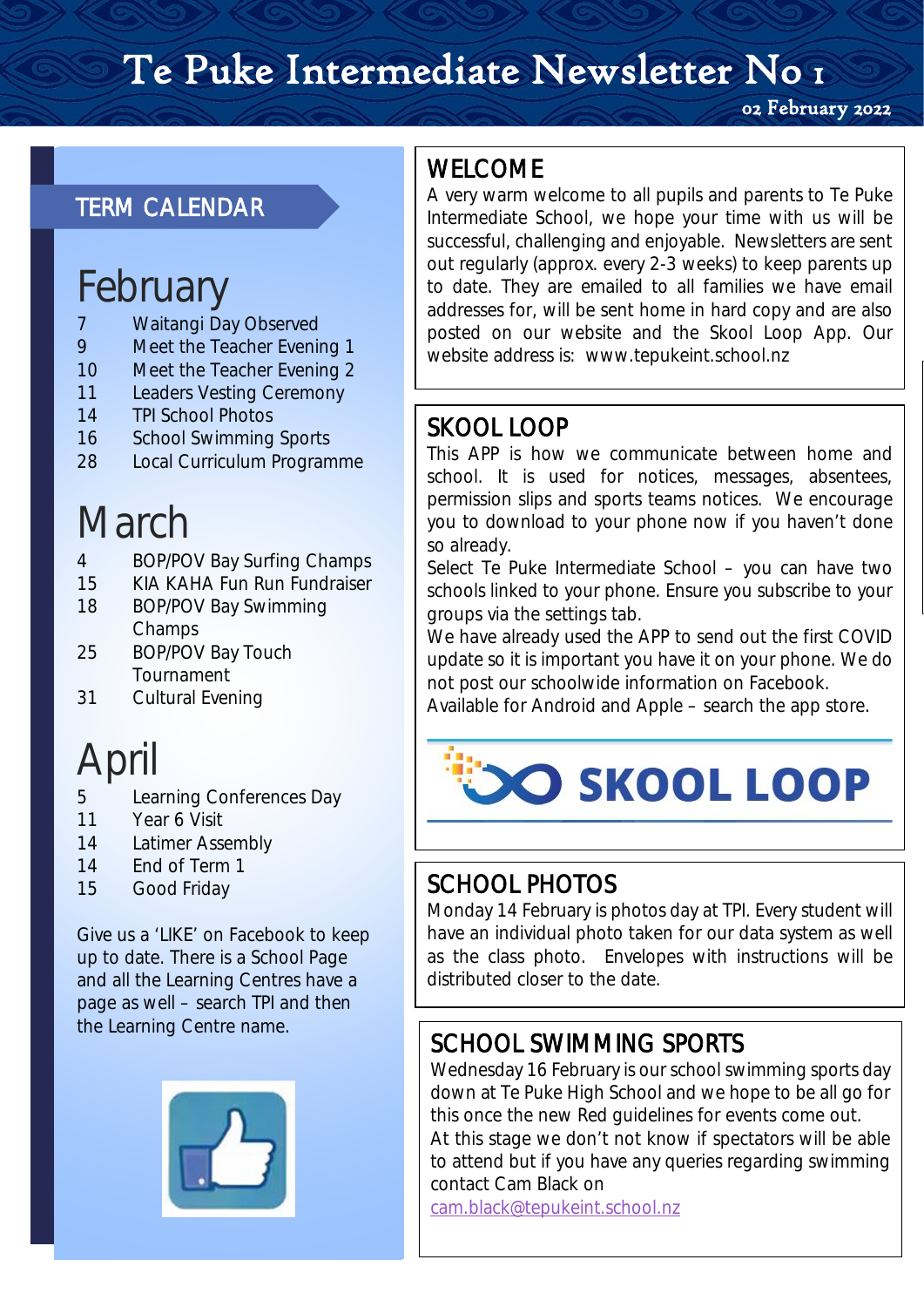## Te Puke Intermediate Newsletter No 1

MEET THE TEACHER EVENING<br>With the Red-Light restrictions in place, we have adjusted our Meet the Teacher Evenings to distribute and distance people. We have split the event over two nights and allocated different Centres to each evening based on location.

Wed 9 February – Edventure, Energise, Expressive and Eco

Thurs 10 February – Te Korowai Matauranga, Explore, Excel and Enrich.

The evenings run from 5.30pm – 6.30pm and is a chance for you to chat with your child's teacher, share any important information or just say 'hello'. Unfortunately, there will be no shared kai or games played this year but it is still an opportunity to come and meet our people.

### LEARNING CENTRE AND CLASS PLACEMENTS

LEARNING CENTRE AND CLASS PLACEMENTS<br>Students have all selected their Learning Centre and we have arranged and staffed the school accordingly. While there is a process for changing Learning Centre this will not be considered lightly, nor changed flippantly. Students have made their choice with good reason and this should be fully explored for a period of a couple of weeks before changing would be considered. Not having your best friend in your class is not a good reason to shift.

This process reflects 'life' and is a situation they will come across again in the future. Part of our role and yours as parents is to help them develop the resilience to cope with this for the future.

CELLPHONE POLICY FOR STUDENTS<br>The Board of Trustees updated the Cellphone Policy for 2022 which now states that NO cellphones are permitted to be at school or on school grounds. Students must not use cellphones while at school. Please help your child to work with this by leaving their phone at home, we really do not want to be in the position of having to take phones off students.

# $\overline{a}$

TE PUKE SCHOOL BUSES<br>All bus pupils have had a meeting to sort students into their bus groups. The person in charge of buses at TPI is Deputy Principal – Stephen Knightly and all enquiries about buses should be directed to him at stephen.knightly@tepuekint.school.nz

Bus transport is a privilege and not as of right – this has been explained to students and in the interest of safety, misbehaviour on the buses is not tolerated. Any student misbehaving on the bus or showing disregard for the bus rules, will lose the privilege and be banned.

Masks are mandatory on ALL buses for all of our students unless they have an exemption card which they must carry on them.

The Bay Hopper Bus is free in 2022 for our Papamoa students but they must still have their registered Bee card to swipe onto the bus.

Students who need to travel on a different bus to their own must do the following – bring a note to Mr Knightly explaining the details and receive a bus pass to travel on an alternate bus. This allows us to record exactly who is on what bus should there be an emergency or accident.

### HANDY TIPS

- Our 0800 number is 0800 131 033 free calling from any phone including a mobile.
- Our Daily Notices for students are available to look at on our website <https://tepukeint.school.nz/student-daily-notices/>
- All staff can be contacted by email using first.lastname@tepukeint.school.nz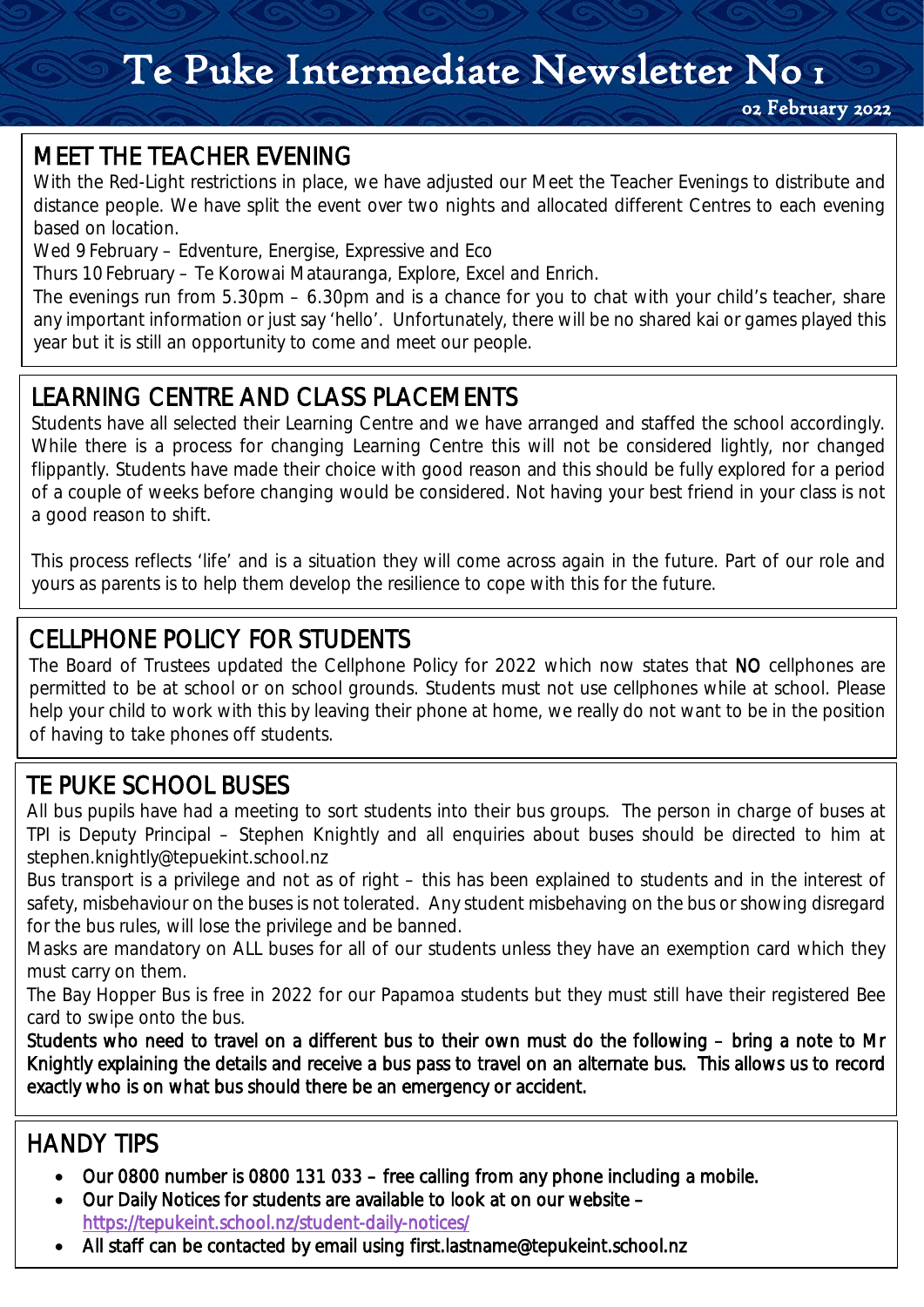## Te Puke Intermediate Newsletter No 1

02 February 2022

**SCHOOL FEES**<br>We are delighted to NOT be charging school fees in 2022. TPI accepted the donations scheme from the Government and all fees have been paid. Curriculum trips/experiences will also be paid from this scheme.

For trips and camps that involve an overnight stay, we may need to ask for donation towards transport, accommodation or food.

Because this is a donation it will be eligible for a tax rebate of up to one third. We will be supplying donation statements to all those that request them at the end of the year. If you require one sooner, please contact the school office.

**UNIFORM 2022**<br>As you know our uniform is sold from Street 2 Surf on Jellicoe Street in Te Puke. PE shirts and stationery packs are sold from the TPI school shop and can be supplied to the student directly upon payment via internet banking. PE shirts are \$35 and Stationery packs \$25.

### Uniform shoes at this time of the year are Roman Sandals – blue, black or brown.

Our expectation is that all students are equipped in correct uniform when they start here. If you need clarification of the accepted uniform or piercings, please refer to your Prospectus or our website.

If for some reason your child cannot be in correct uniform then a note signed by a parent must be sent valid for the one day to the classroom teacher. Your child is responsible for giving this to the teacher at roll call at 8.50am. If the non-uniform item is unacceptable to us, we will loan correct uniform to your child for the day.

**FINANCES**<br>Throughout the year there are numerous optional activities that your child will be involved in that requires payment of money.

Many of our school families have set up a regular direct credit of \$5-\$10 per week which is credited to your child's school account and it remains in credit ready for such expenses.

We strongly recommend this option for anyone who has a child who likes to be fully involved in activities or sport.

This is also a great way to pre-pay school camp! Our bank account details are: 12-3217-0017704-00 Please use your child's name as reference.

**SUNSMART**<br>The BOT and Staff at Te Puke Intermediate are committed to ensuring your child's health and safety through the SunSmart policy. All staff and students are required to wear a school hat or cap while outside during Term 1 and Term 4. This includes Interval, lunchtime sport, class PE and team practises during the first term. I have no doubt that you will support this and ensure that your child is equipped with a school hat so they can participate in all the activities that we offer. Please name your hat clearly.

Students without hats will be expected to remain in the shade during the breaks until they have a hat. The wearing of sunblock will not be enough by itself but is highly recommended to be worn with the hat.

During Term One we alter our timetable to accommodate the extreme heat conditions – House Comp and PE lessons will not be taken after lunch in the hottest part of the day.

PROPERTY<br>We take pride in our school, school property and resources. We provide our students with the very best Absolutely no graffiti or vandalism will be tolerated – all costs arising from wilful damage at school are learning environment we can and have high expectations of student behaviour and respect for property. passed on to parents for payment.